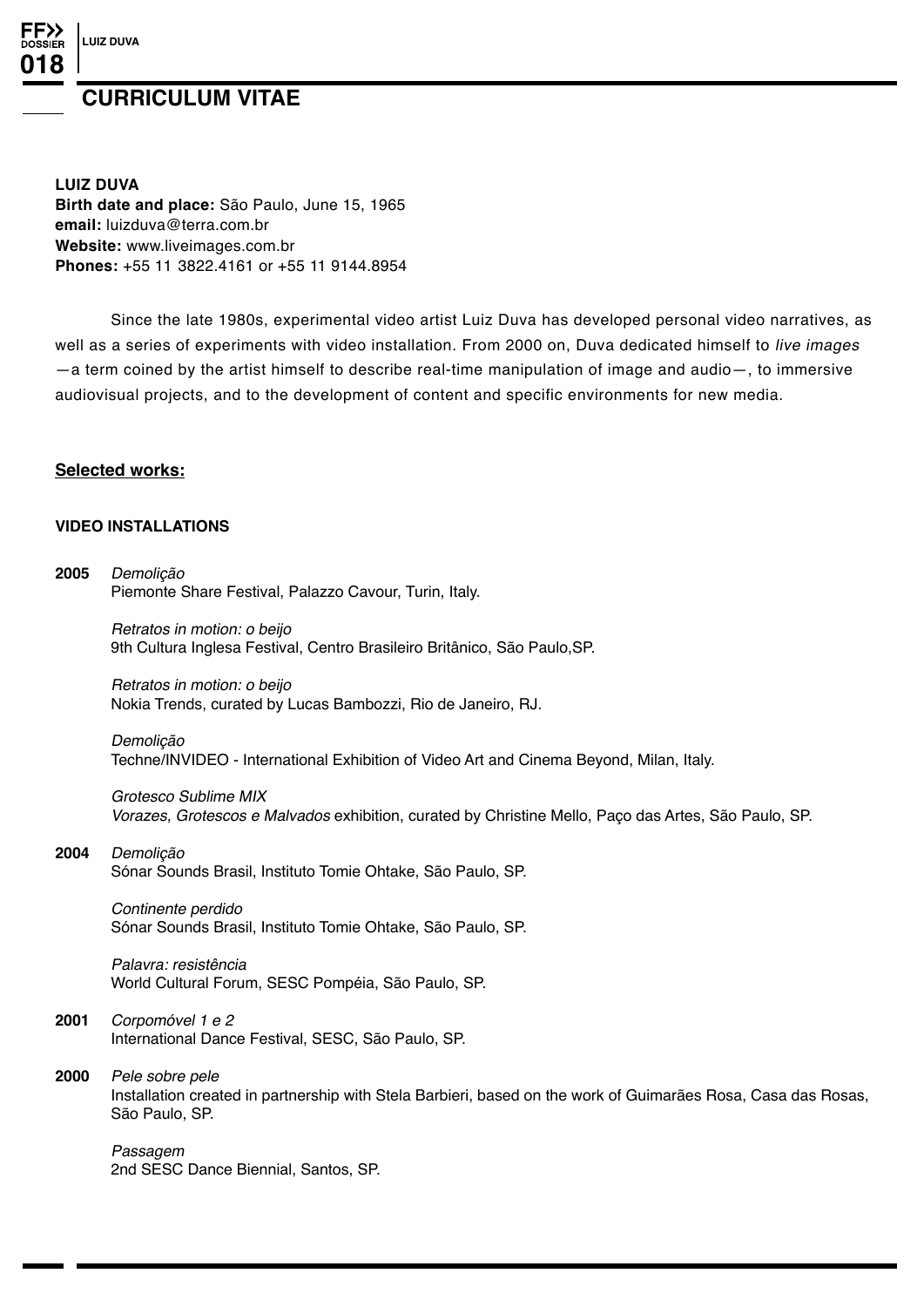

- **1999** INSPIREme Respiração, sopro da vida event, SESC Vila Nova, São Paulo, SP.
- **1998** Ignácios Based on Federico García Lorca's poem Pranto por Ignacio Sanches Mejias, SESC Paulista, São Paulo, SP.

A ilha, que abriga o observador de si mesmo Mundão event, SESC Santo Amaro, São Paulo, SP.

- **1997** A besta adormecida Museu de Rua/Arte e Lixo, event promoted by Agência Observatório.
- **1996** Mini-vacuum, para se ver o que existe atrás da luz Antarctica Artes com a Folha exhibition, São Paulo, SP.
- **1991** FóssilTv 2nd International Studio on New Image Technology.

# **First-time installations and performances**

Grotesco células Estudo para auto-retrato 1 Políticas do corte 65

## **Live Images/VJ**

#### **Selected presentations**

**2005** FILE - Electronic Language International Festival Live image performance featuring Antenna (Mexico), Teatro do Sesi, São Paulo, SP.

FILE/HIPERSONICA NO IMAGE performance, featuring Felipe Ribeiro (Brazil), Casa das Caldeiras, São Paulo, SP.

prog.ME Electronic Media Program, Retratos in motion: o beijo live image performance, Centro Telemar, Rio de Janeiro. RJ.

UM Minuto REMIX Presentation at the opening of the One Minute World Festival, using the exhibition's competing videos as database, MIS, São Paulo, SP.

 $AB +$ 

AB+ is a Hi-Tech entertainment center (lounge, art gallery, and restaurant) created by the Cluster magazine, www.progettocluster.com, Turin, Italy.

**2004** Videobrasil International Electronic Art Festival, traveling exhibition Desconstruindo Letícia Parente: Marca registrada performance, Salvador, BA.

Hiper>relações eletro//digitais cultural exhibition Duva was a finalist for the 4th Sergio Motta Cultural Award with his Vermelho sangue performance, Porto Alegre, RS.

Skol Beats 2004, Bugged Out! tent Long set featuring images for all of the DJs sets, highlighting Renato Cohen, Josh Wink, Anderson Noise, and Mauro Piccoto, São Paulo, SP.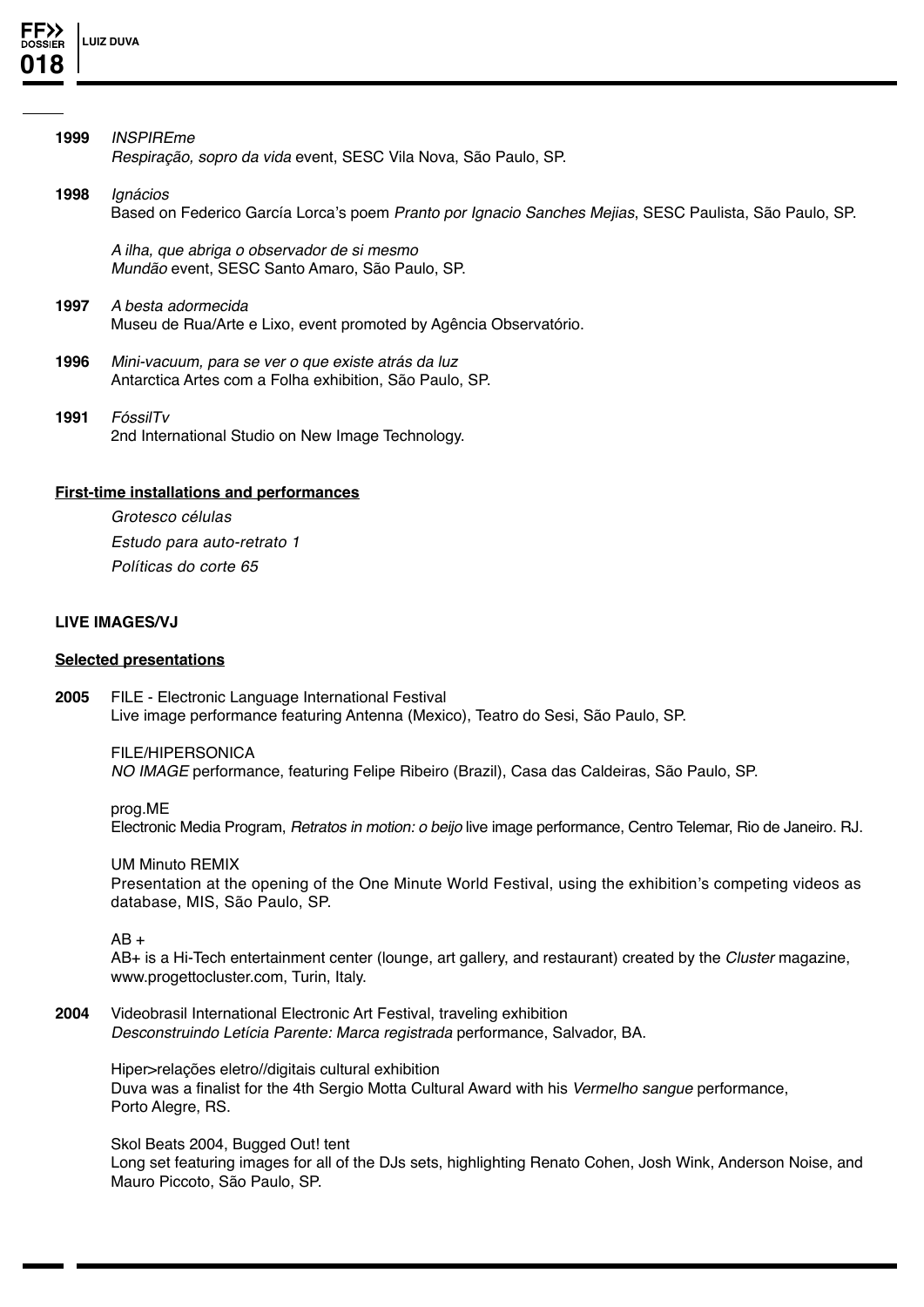

#### Big Beach Boutique Brasil/Nokia Trends

VJing for DJ Patife, Marky, Joe Carter, and Fat Boy Slim in an event that drew more than 180,000 people to Flamengo beach, Rio de Janeiro, RJ.

## **2003** Imagética exhibition

Curated by Ricardo Ribenboim and Ricardo Oliveros (Base 7). Vermelho sangue DVD, Curitiba, PR.

Subversão dos Meios exhibition

Curated by Maria Alice Milliet. Desconstruindo Letícia Parente: Marca registrada performance, ItaúCultural, São Paulo, SP.

14th Videobrasil International Electronic Art Festival Curated by Solange Farkas. Desconstruindo Letícia Parente: Marca registrada performance, São Paulo, SP.

#### Imagem não Imagem exhibition

Curated by Christine Mello. Concerto para imagem, som e marreta sobre parede performance, Galeria Vermelho, São Paulo, SP.

Skol Beats 2003, Main Stage

Fourteen hours of images. Main sets: Junkie XL, 808 State, Jeff Mills, The Youngsters, and Anderson Noise, São Paulo, SP.

#### Eletronika 2003

Presentation of Desconstruindo Letícia Parente: Marca registrada for the Novos Trópicos project, and at the Festival's Rave Party, in which Duva made image presentations for Stereo Total, DJ Marlboro, and Mau Mau, Belo Horizonte, MG.

# **2002** Mostra SESC de Artes – Ares&Pensares

Vermelho sangue performance presented at the opening of the event, SESC Belenzinho, São Paulo, SP.

Red Bull Live Images Curatorship and presentation of the Vermelho sangue performance, São Paulo, SP.

Festival Eletronika 2002 Performance featuring the Embolex group, São Paulo, SP.

E(x)tra Bienal Performance featuring the Embolex group, São Paulo, SP.

## **2001** 13th Videobrasil International Electronic Art Festival

A mulher e seu marido bife performance, featuring Fabiana Prado and DJ Julião; PVC with and about Maria Tereza de Jesus' text, featuring music by Wilson Sukorski, SESC Pompéia, São Paulo, SP.

Eletronika 2001 Festival Presentation as a member of Banda BigNóis: João Parahyba, Anvil Fx, and Miguel Barela, Belo Horizonte, MG.

#### **Author videos**

#### **1996 through 2006**

Videos for performances and installations.

- **1996** The bodymen lost in heaven, fiction, 14'.
- **1995** Momentos antes..., fiction, 4'.
- **1992** Jardim Rizzo, fiction, 7'.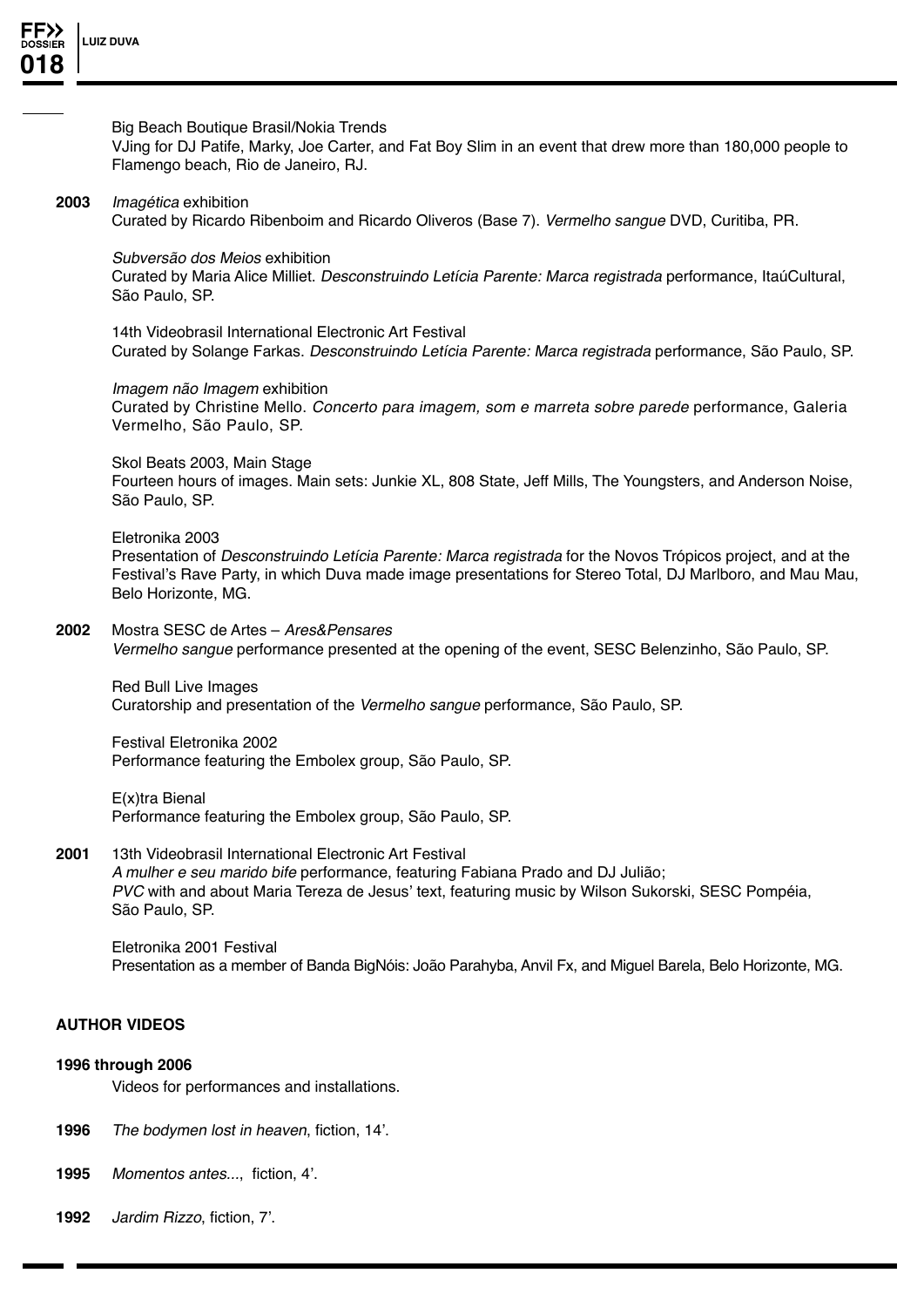- **1991** FóssilTv, experimental, 7'.
- **1990** Nosso homem in Sobral, video commentary, 10'. Deus come-se, experimental, 10'.
- **1989** A paixão segundo Bruce, fiction, 16'.
- **1988** No time to cry, experimental, 5'.
- **1987** Grotesque, experimental, 4'.

# **Selected screenings of author videos**

- **2005** Estudo para auto-retrato 1 15th Videobrasil International Electronic Art Festival, São Paulo, SP.
- **1999** A vida entre 4 paredes GNT GloboSat, 1st Rio Festival, Rio de Janeiro, RJ.
- **1996** The bodymen lost in heaven 11th Videobrasil, São Paulo, SP; Primeiro Plano TV show, GNT.
- **1995** Momentos antes... United Artists exhibition at Casa das Rosas, São Paulo, SP.
- **1992** Jardim Rizzo VideoFest, Berlin, Germany; 9th Videobrasil, São Paulo, SP.
- **1990** Deus come-se VideoFest, Berlin, Germany; 8th Videobrasil, São Paulo, SP; Buenos Aires International Biennial, Argentina; Video Art International Exhibition, Rome, Italy; 4th Festival Francolatinoamericano de

Videoarte, Buenos Aires, Argentina; Dentro Brasil exhibition, Long Beach Museum of Arts, Los Angeles, USA..

Nosso homem in Sobral 12ª Mostra de Cinema Novo Latino Americano, Havana, Cuba.

- **1989** A paixão segundo Bruce 7th Videobrasil, São Paulo, SP; 7th FestRio, Rio de Janeiro, RJ; 6th Rio Cine Festival, Rio de Janeiro, RJ; 16th International Super-8 Film & Video Festival, Brussels, Belgium..
- **1988** No time to cry 6th Videobrasil, São Paulo, SP.

# **Awards and nominations**

**2005** Concerto para células em (de) movimento Scholarship for Fostering Production at the 6th Sergio Motta Art & Technology Award.

# Tríptico: estudo para auto-retrato 1

Duva participated in the Contemporary Investigations axis of the 15th Videobrasil International Electronic Art Festival, where he won the Le Fresnoy Audiovisual Creation Award - France, granted by the Festival and offered since 2003 by the French General Consulate in São Paulo, by the Alliance Française de São Paulo, and by the Le Fresnoy – Studio National Des Arts Contemporains. The award winner is granted three-month access to the activities of the French media center, as well as logistical support and technical means for the production of an audiovisual work.